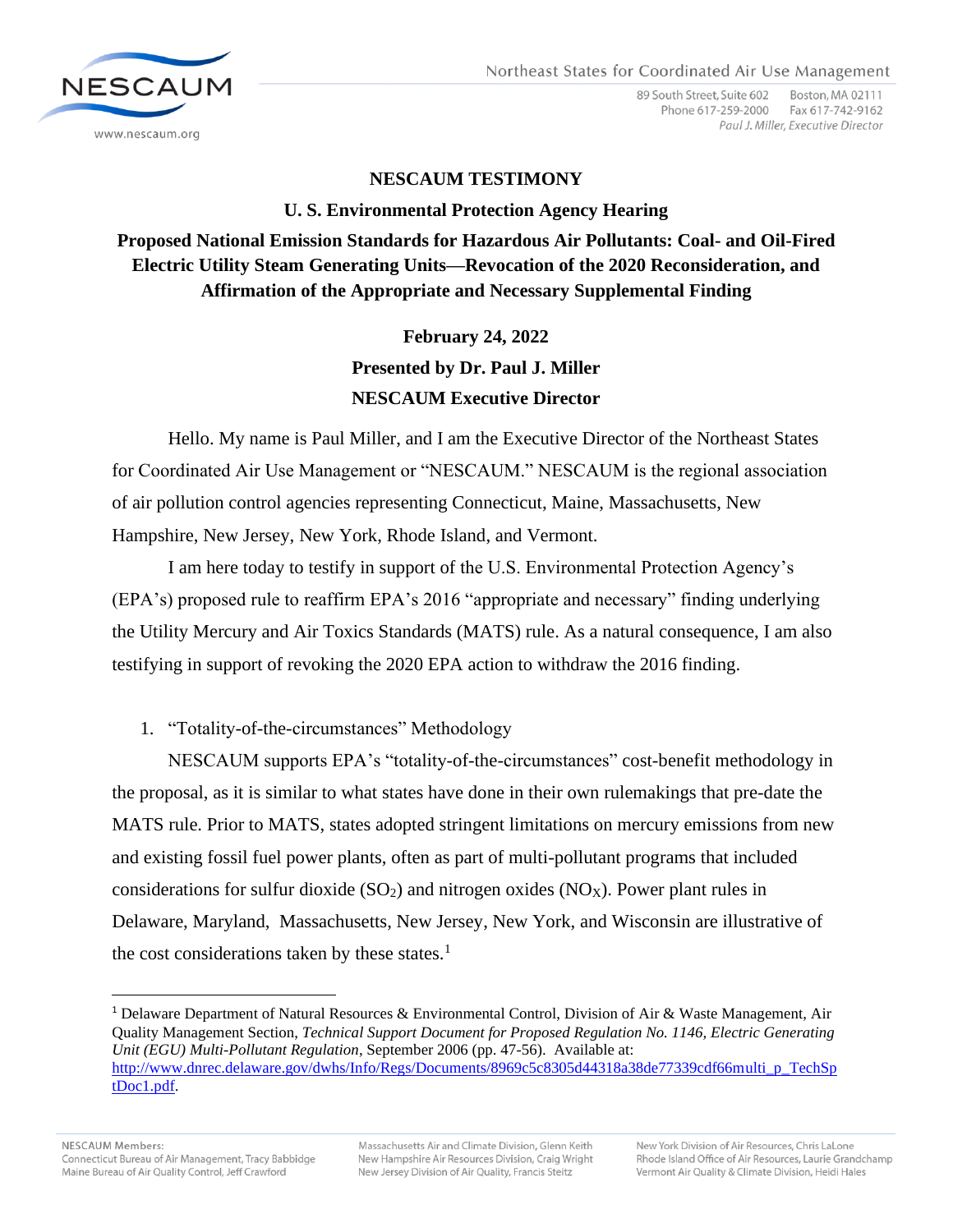In considering costs, the states included similar cost factors used by EPA. For example, Delaware and New York estimated the impact of their rules on retail electricity prices. While they projected an increase in the cost of electricity generation for the affected power plants, they concluded that it was not of sufficient magnitude to expect increased rates for consumers. In addition, the historical experience in the states that adopted mercury standards in rulemakings prior to MATS rendered it self-evident, even before MATS was promulgated, that the control costs did not impose an unreasonable burden on the regulated power plants, did not cause a drastic rise in electricity rates, and did not undermine electric grid reliability.

Now that MATS is fully implemented, the national experience re-affirms the experiences of the leading states. We also note that the MATS experience is another example of Clean Air Act rules in which the actual incurred control costs to industry were significantly less than original estimates. In the case of MATS, it's billions of dollars less.

Along with the approach on costs, NESCAUM also supports the more robust consideration of health benefits from MATS, not only in the additional monetized benefits from lower mercury exposure through commercial fish consumption included in this proposal, but also the more reasoned consideration and inclusion of health and environmental benefits from reduced air toxics exposures that are difficult to monetize but are real and significant. These difficult to monetize benefits were ignored in the 2020 finding withdrawal.

Maryland Department of the Environment, *Technical Support Document for Proposed COMAR 26.11.27, Emission Limitations for Power Plants,* December 26, 2006 (pp. 36-41).

Massachusetts Department of Environmental Protection, Bureau of Waste Prevention, Division of Planning and Evaluation, *Evaluation of the Technological and Economic Feasibility of Controlling and Eliminating Mercury Emissions from the Combustion of Solid Fossil Fuel,* December 2002. Available at: [www.mass.gov/eea/docs/dep/toxics/stypes/mercfeas.pdf.](http://www.mass.gov/eea/docs/dep/toxics/stypes/mercfeas.pdf)

New Jersey Register, *Air Pollution Control: Control and Prohibition of Mercury Emissions,* Vol. 36, No. 1, 123(a), January 5, 2004 (available on-line via LexisNexis® at [http://www.lexisnexis.com/njoal/\)](http://www.lexisnexis.com/njoal/).

New York State Department of Environmental Conservation, 6 NYCRR Part 246, *Mercury Reduction Program for Coal-Fired Electric Utility Steam Generating Units*, 6 NYCRR Part 200.9, *Referenced Material Revised Regulatory Impact Statement*, 2006.

Wisconsin Department of Natural Resources, Bureau of Air Management, *Factsheet on Rule to Control Mercury Emissions from Coal-Fired Power Plants*, revised August 2008. Available at: [http://dnr.wi.gov/files/PDF/pubs/am/AM392.pdf.](http://dnr.wi.gov/files/PDF/pubs/am/AM392.pdf)